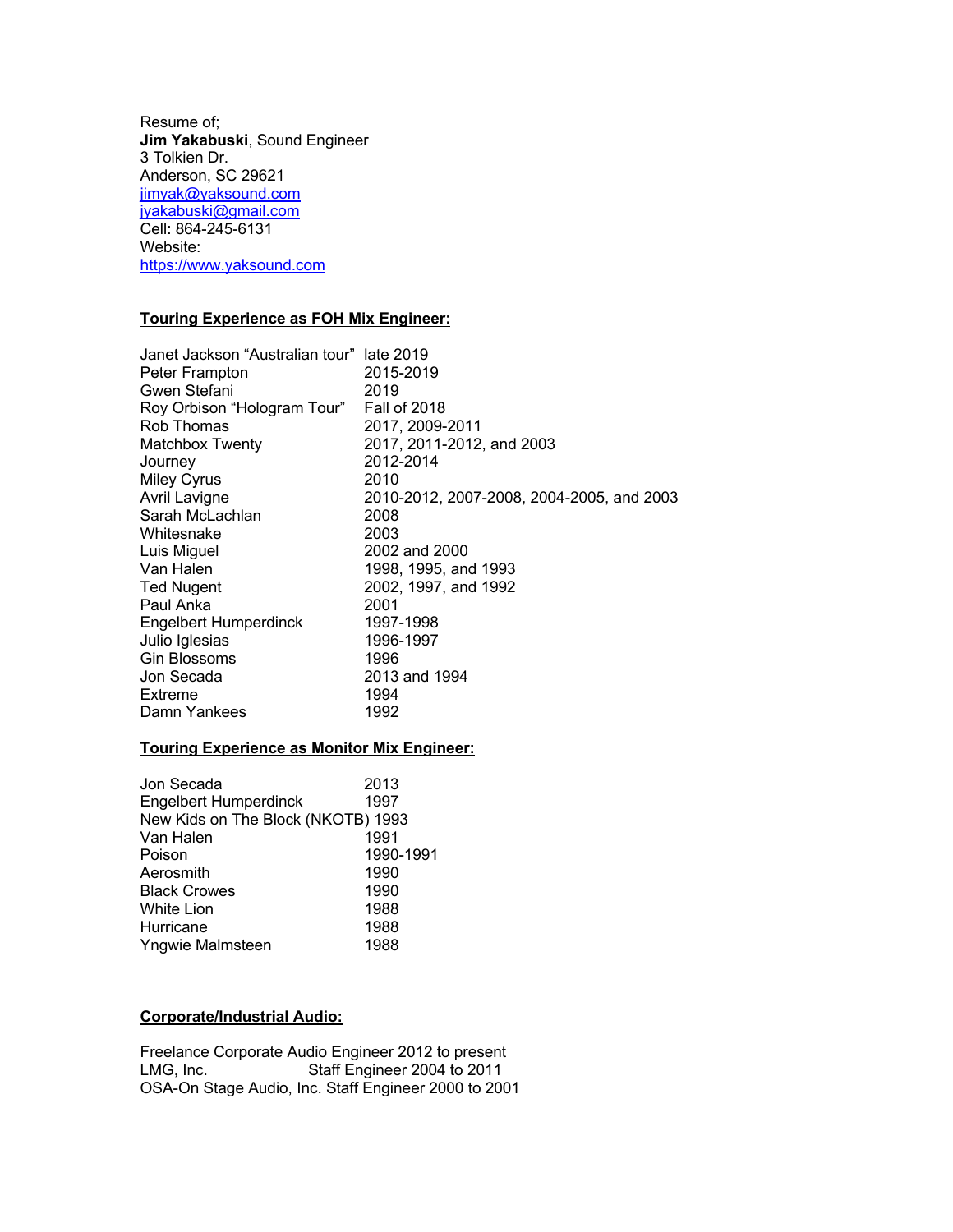Over 20 years of freelance corporate Audio Engineering and Design for clients including Microsoft, Nike, Starbucks, Walmart, AT&T, Verizon and the NBA. As well as working with companies such as LMG, Creative Technologies, OSA, PRG, AVI and more.

Specializing in A1 (mixing), and A2 roles incorporating skills in large format system design, large scale RF applications including upwards of 80 RF mics, plus RF intercom for multiple room setups. Well versed in frequency coordination programs such as Shure Wireless Workbench, Sennheiser SIFM, and IAS Intermodulation Analysis System.

### **Live Audio Director-New Spring Church:**

Director of live audio for main campus (Anderson, SC), and 12 satellite campuses throughout South Carolina. Responsibilities included: Mixing for services, design and implementation of new campus sound systems, one-on-one mix training with campus audio engineers, and instructor for the "Live Audio" track at NewSpring College. Oct 2014 to May 2016

## **Radio/TV/Recording Engineering:**

SARAH McLACHLAN TV Performances on Promo Tour Nov/Dec '08 including Jay Leno, Craig Ferguson, Regis/Kelly

AVRIL LAVIGNE -iTunes/Target Bonus CD Release 7-song live acoustic "mall tour" 5/04 -CBC Canada Live Concert, Calgary 2007 -David Letterman" Show-multiple appearances -Multiple TV and Awards show mixes

LUIS MIGUEL:

-"Televisa Tape-delay Live Broadcast, Mexico City, MX '02

-"Dormir Contigo" Live Video, Buenos Aires, Argentina 11/99

### VAN HALEN:

 -"David Letterman" Show 8/10/95 -"Jon Stewart" Show 4/30/95 -Live Radio Mix -Arnhem,Netherlands 1/27/95 -Recording of Live Concert (Rock im Ring) Nurburing, Germany 6/5/95

JON SECADA:

-Live Radio Mix Vina Del Mar,Chile 2/14/93

### **Education:**

| d&b audioteknik System Training            |      |
|--------------------------------------------|------|
| L'acoustics V-dosc, K1-CVE training        | 2005 |
| Meyer MAPP Online/Galileo-Compass training | 2005 |
| <b>SIA Smaart training</b>                 | 2001 |
| SIM 3 training                             | 2006 |